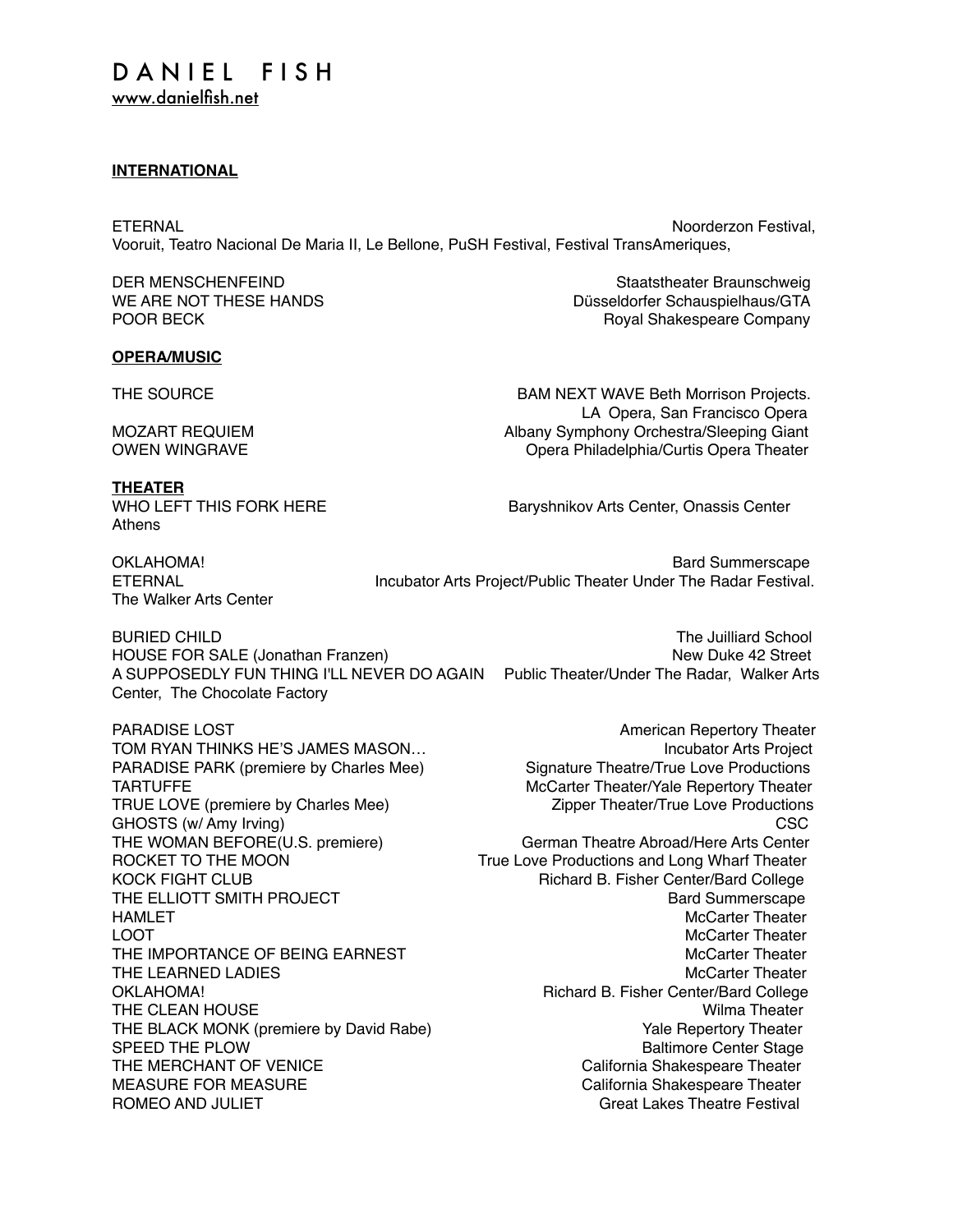## DANIEL FISH

[www.danielfish.net](http://www.danielfish.net)

TWELFTH NIGHT Great Lakes Theatre Festival EURYDICE (Sarah Ruhl) UCSD La Jolla TWELFTH NIGHT Shakespeare Theater Company ROMEO AND JULIET (Associate Director to Peter Hall) Ahmanson Theater THE MERRY WIVES OF WINDSOR<br>TWELFTH NIGHT Shakespeare Theater Company **TWELFTH NIGHT** A MIDSUMMER NIGHT'S DREAM AND AND THE SERVICE OF SALE AND HUILLIAN AND ANNUAL AND HUILLIAN AND ANNUAL ACTION O CYMBELINE CYMBELINE CONSERVERSITY CALIFORNIA Shakespeare Theater LOVE'S LABORS LOST Shakespeare Santa Cruz TARTUFFE COURT CONTROL COURT TO A COURT THE COURT OF THE COURT OF THE COURT OF THE COURT OF THE COURT OF THE COURT OF THE COURT OF THE COURT OF THE COURT OF THE COURT OF THE COURT OF THE COURT OF THE COURT OF THE COURT OF

#### **TEACHING**

**THE JUILLIARD SCHOOL**

Guest Faculty, Master Class on Shakespeare 2013-2014 Guest Artist, 2014, 2002, 2001,1998

#### **BARD COLLEGE**

Adjunct Faculty, 2012 Visual Imagination for the Modern Stage, 2012 (Co-taught with Kaye Voyce) Guest Artist 2007, 2008 Adjunct Faculty, 2001

#### **YALE SCHOOL OF DRAMA**

Lecturer in Directing, 2002-2006 Directing Verse Drama Mentored Student directed productions of plays by Shakespeare and John Webster

#### **CURTIS INSTITUTE OF MUSIC**

Guest Artist/Director 2013

#### **UNIVERSITY OF CINCINNATI–COLLEGE CONSERVATORY OF MUSIC**

Master Class on Verse Drama for Singers, 2012

#### **THE NEW SCHOOL FOR DRAMA**

Adjunct Faculty, 2010-11 Graduate Directing Seminar in Experimental Performance

#### **PRINCETON UNIVERSITY**

Visting Lecturer in Theater, 2005 Hamlet In Production (Co-taught with Christine Jones and Michael Cadden)

#### **UNIVERSITY OF SOUTHERN CALIFORNIA AT LA JOLLA**

Visiting Professor and Guest Artist, 2003 Collaborative Process

#### **AFFILIATIONS**

THE AMERICAN ACADEMY IN ROME: VISITING ARTIST 2003, 2007 CALIFORNIA SHAKESPEARE THEATER: ASSOCIATE ARTIST McCARTER THEATER RESIDENT DIRECTOR 2004-5 THE SHAKESPEARE THEATRE, WASHINGTON DC: RESIDENT ASSISTANT DIRECTOR 1989-93